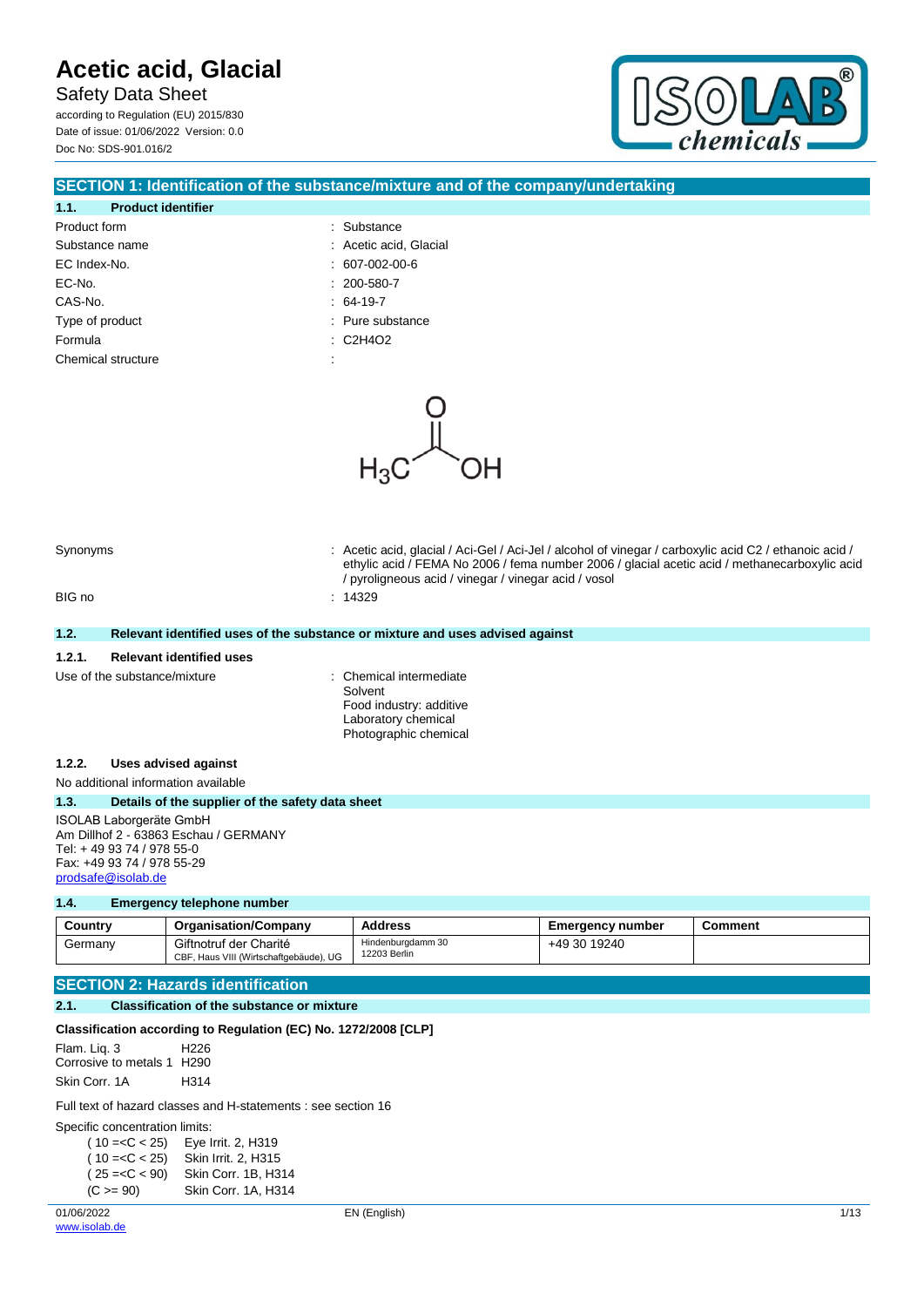Safety Data Sheet

according to Regulation (EU) 2015/830 Date of issue: 01/06/2022 Version: 0.0 Doc No: SDS-901.016/2



**Adverse physicochemical, human health and environmental effects**

| 2.2. | Label elements                                             |                                                                                                                                                                                                                                                                                                                                                                                                                                                                                                    |
|------|------------------------------------------------------------|----------------------------------------------------------------------------------------------------------------------------------------------------------------------------------------------------------------------------------------------------------------------------------------------------------------------------------------------------------------------------------------------------------------------------------------------------------------------------------------------------|
|      | Labelling according to Regulation (EC) No. 1272/2008 [CLP] |                                                                                                                                                                                                                                                                                                                                                                                                                                                                                                    |
|      | Hazard pictograms (CLP)                                    |                                                                                                                                                                                                                                                                                                                                                                                                                                                                                                    |
|      | Signal word (CLP)                                          | GHS02<br>GHS05<br>: Danger                                                                                                                                                                                                                                                                                                                                                                                                                                                                         |
|      | Hazard statements (CLP)                                    | : H226 - Flammable liquid and vapour<br>H290 - May be corrosive to metals<br>H314 - Causes severe skin burns and eye damage                                                                                                                                                                                                                                                                                                                                                                        |
|      | Precautionary statements (CLP)                             | : P210 - Keep away from heat/sparks/open flames/hot surfaces. - No smoking<br>P280 - Wear protective gloves/ protective clothing/ eye protection/ face protection.<br>P301+P330+P331 - IF SWALLOWED: Rinse mouth. Do NOT induce vomiting.<br>P305+P351+P338 - IF IN EYES: Rinse cautiously with water for several minutes. Remove<br>contact lenses, if present and easy to do. Continue rinsing.<br>P308+P310- IF exposed or concerned: immediately call a POISON CENTER or doctor/<br>physician. |

### **2.3. Other hazards**

### No additional information available

| <b>SECTION 3: Composition/information on ingredients</b> |                                                                        |     |  |
|----------------------------------------------------------|------------------------------------------------------------------------|-----|--|
| 3.1.<br><b>Substances</b>                                |                                                                        |     |  |
| Name                                                     | <b>Product identifier</b>                                              | %   |  |
| Acetic acid, Glacial                                     | (CAS-No.) 64-19-7<br>(EC-No.) 200-580-7<br>(EC Index-No.) 607-002-00-6 | 100 |  |

Full text of H-statements: see section 16

Not applicable

|      | <b>SECTION 4: First aid measures</b>     |                                                                                                                                                                                                                                                                                                                                                                                                                                                                                                                                                                              |
|------|------------------------------------------|------------------------------------------------------------------------------------------------------------------------------------------------------------------------------------------------------------------------------------------------------------------------------------------------------------------------------------------------------------------------------------------------------------------------------------------------------------------------------------------------------------------------------------------------------------------------------|
| 4.1. | <b>Description of first aid measures</b> |                                                                                                                                                                                                                                                                                                                                                                                                                                                                                                                                                                              |
|      | First-aid measures general               | : Check the vital functions. Unconscious: maintain adequate airway and respiration. Respiratory<br>arrest: artificial respiration or oxygen. Cardiac arrest: perform resuscitation. Victim conscious<br>with laboured breathing: half-seated. Victim in shock: on his back with legs slightly raised.<br>Vomiting: prevent asphyxia/aspiration pneumonia. Prevent cooling by covering the victim (no<br>warming up). Keep watching the victim. Give psychological aid. Keep the victim calm, avoid<br>physical strain. Depending on the victim's condition: doctor/hospital. |
|      | First-aid measures after inhalation      | : Remove the victim into fresh air. Immediately consult a doctor/medical service. Doctor:<br>administration of corticoid spray.                                                                                                                                                                                                                                                                                                                                                                                                                                              |
|      | First-aid measures after skin contact    | : Wash immediately with lots of water (15 minutes)/shower. Do not apply (chemical) neutralizing<br>agents. Remove clothing while washing. Do not remove clothing if it sticks to the skin. Cover<br>wounds with sterile bandage. Consult a doctor/medical service. If burned surface > 10%: take<br>victim to hospital.                                                                                                                                                                                                                                                      |
|      | First-aid measures after eye contact     | : Rinse immediately with plenty of water for 15 minutes. Do not apply neutralizing agents. Take<br>victim to an ophthalmologist.                                                                                                                                                                                                                                                                                                                                                                                                                                             |
|      | First-aid measures after ingestion       | : Rinse mouth with water. Immediately after ingestion: give lots of water to drink. Give milk to<br>drink. Do not induce vomiting. Do not give activated charcoal. Immediately consult a<br>doctor/medical service. Call Poison Information Centre (www.big.be/antigif.htm). Take the<br>container/vomit to the doctor/hospital. Ingestion of large quantities: immediately to hospital. Do<br>not give chemical antidote. Doctor: gastric lavage is not recommended.                                                                                                        |

**<sup>3.2.</sup> Mixtures**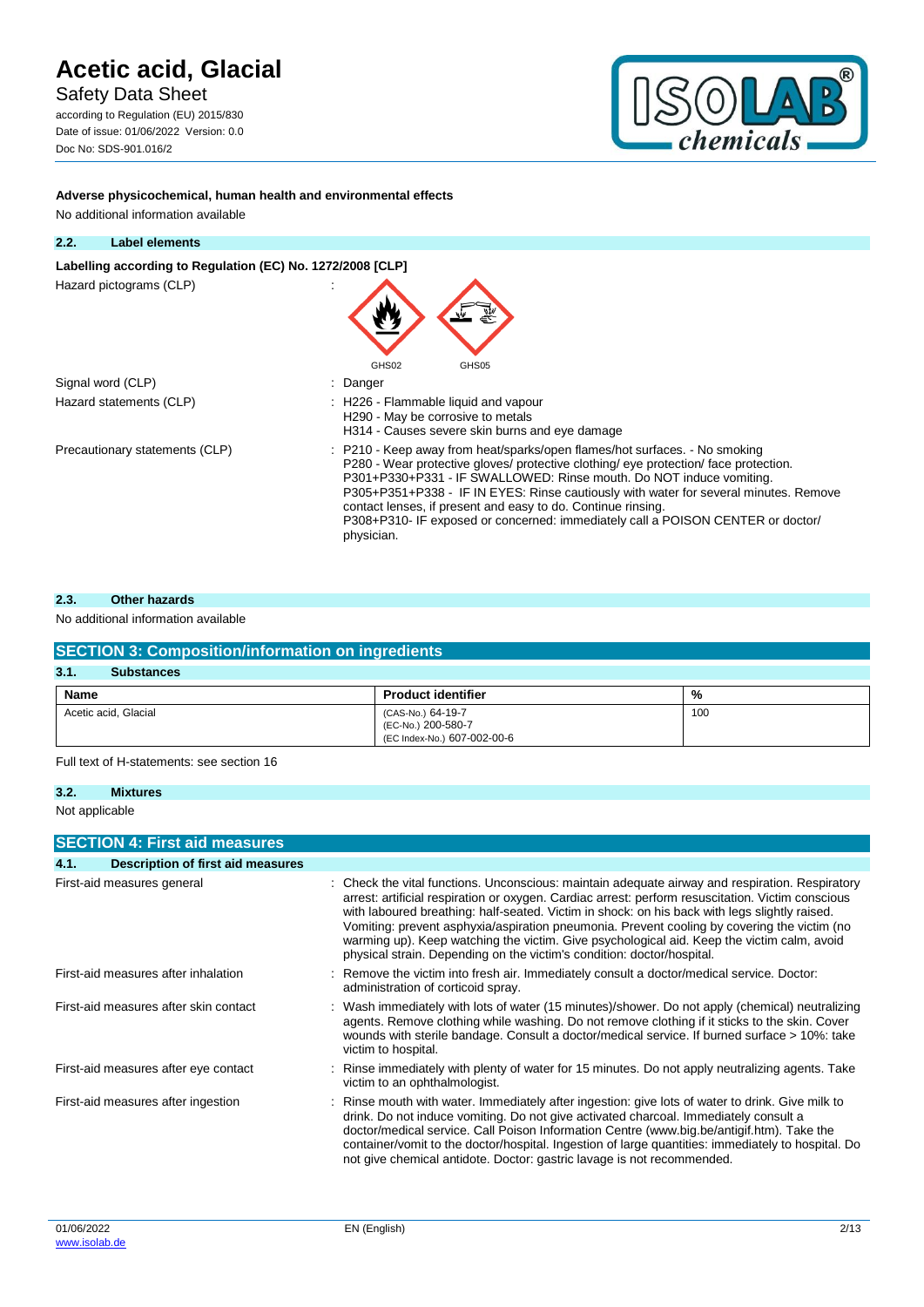Safety Data Sheet

according to Regulation (EU) 2015/830 Date of issue: 01/06/2022 Version: 0.0 Doc No: SDS-901.016/2



| 4.2.                                                           | Most important symptoms and effects, both acute and delayed         |                                                                                                                                                                                                                                                                                                                                                                                               |  |  |  |
|----------------------------------------------------------------|---------------------------------------------------------------------|-----------------------------------------------------------------------------------------------------------------------------------------------------------------------------------------------------------------------------------------------------------------------------------------------------------------------------------------------------------------------------------------------|--|--|--|
|                                                                | Symptoms/effects after inhalation                                   | : Irritation of the respiratory tract. Irritation of the nasal mucous membranes. Coughing.<br>EXPOSURE TO HIGH CONCENTRATIONS: Corrosion of the upper respiratory tract.<br>FOLLOWING SYMPTOMS MAY APPEAR LATER: Respiratory difficulties. Possible<br>inflammation of the respiratory tract. Risk of pneumonia. Risk of lung oedema.                                                         |  |  |  |
|                                                                | Symptoms/effects after skin contact                                 | Caustic burns/corrosion of the skin.                                                                                                                                                                                                                                                                                                                                                          |  |  |  |
|                                                                | Symptoms/effects after eye contact                                  | : Corrosion of the eye tissue. Permanent eye damage.                                                                                                                                                                                                                                                                                                                                          |  |  |  |
|                                                                | Symptoms/effects after ingestion                                    | : Risk of aspiration pneumonia. Burns to the gastric/intestinal mucosa. Possible esophageal<br>perforation. Blood in vomit. Diarrhoea. Shock. Change in the haemogramme/blood<br>composition. Change in urine composition. Decreased renal function.                                                                                                                                          |  |  |  |
|                                                                | Chronic symptoms                                                    | ON CONTINUOUS/REPEATED EXPOSURE/CONTACT: Red skin. May stain the skin. Slight<br>irritation. Inflammation/damage of the eye tissue. Dry/sore throat. Possible inflammation of the<br>respiratory tract. Affection/discolouration of the teeth. Gastrointestinal complaints.                                                                                                                   |  |  |  |
| 4.3.                                                           |                                                                     | Indication of any immediate medical attention and special treatment needed                                                                                                                                                                                                                                                                                                                    |  |  |  |
|                                                                | No additional information available                                 |                                                                                                                                                                                                                                                                                                                                                                                               |  |  |  |
|                                                                | <b>SECTION 5: Fire-fighting measures</b>                            |                                                                                                                                                                                                                                                                                                                                                                                               |  |  |  |
| 5.1.                                                           | <b>Extinguishing media</b>                                          |                                                                                                                                                                                                                                                                                                                                                                                               |  |  |  |
|                                                                | Suitable extinguishing media                                        | : Water spray. Polyvalent foam. Alcohol-resistant foam. BC powder. Carbon dioxide.                                                                                                                                                                                                                                                                                                            |  |  |  |
|                                                                | Unsuitable extinguishing media                                      | : No unsuitable extinguishing media known.                                                                                                                                                                                                                                                                                                                                                    |  |  |  |
| 5.2.                                                           | Special hazards arising from the substance or mixture               |                                                                                                                                                                                                                                                                                                                                                                                               |  |  |  |
| Fire hazard                                                    |                                                                     | : DIRECT FIRE HAZARD. Flammable. Gas/vapour flammable with air within explosion limits.                                                                                                                                                                                                                                                                                                       |  |  |  |
|                                                                |                                                                     | INDIRECT FIRE HAZARD. May be ignited by sparks. Reactions involving a fire hazard: see<br>"Reactivity Hazard".                                                                                                                                                                                                                                                                                |  |  |  |
|                                                                | <b>Explosion hazard</b>                                             | DIRECT EXPLOSION HAZARD. Gas/vapour explosive with air within explosion limits.<br>INDIRECT EXPLOSION HAZARD. may be ignited by sparks. Reactions with explosion<br>hazards: see "Reactivity Hazard".                                                                                                                                                                                         |  |  |  |
| 5.3.                                                           | <b>Advice for firefighters</b>                                      |                                                                                                                                                                                                                                                                                                                                                                                               |  |  |  |
|                                                                | Firefighting instructions                                           | : Cool tanks/drums with water spray/remove them into safety. Do not move the load if exposed to<br>heat. Dilute toxic gases with water spray. Take account of toxic fire-fighting water. Use water<br>moderately and if possible collect or contain it.                                                                                                                                       |  |  |  |
|                                                                | <b>SECTION 6: Accidental release measures</b>                       |                                                                                                                                                                                                                                                                                                                                                                                               |  |  |  |
| 6.1.                                                           | Personal precautions, protective equipment and emergency procedures |                                                                                                                                                                                                                                                                                                                                                                                               |  |  |  |
| 6.1.1.                                                         | For non-emergency personnel                                         |                                                                                                                                                                                                                                                                                                                                                                                               |  |  |  |
|                                                                | Protective equipment                                                | : Gas-tight suit. Corrosion-proof suit. See "Material-Handling" to select protective clothing.                                                                                                                                                                                                                                                                                                |  |  |  |
|                                                                | <b>Emergency procedures</b>                                         | : Keep upwind. Mark the danger area. Consider evacuation. Seal off low-lying areas. Close                                                                                                                                                                                                                                                                                                     |  |  |  |
|                                                                |                                                                     | doors and windows of adjacent premises. Stop engines and no smoking. No naked flames or<br>sparks. Spark- and explosionproof appliances and lighting equipment. Keep containers closed.<br>Wash contaminated clothes.                                                                                                                                                                         |  |  |  |
| 6.1.2.                                                         | For emergency responders<br>No additional information available     |                                                                                                                                                                                                                                                                                                                                                                                               |  |  |  |
| 6.2.                                                           | <b>Environmental precautions</b>                                    |                                                                                                                                                                                                                                                                                                                                                                                               |  |  |  |
| Prevent soil and water pollution. Prevent spreading in sewers. |                                                                     |                                                                                                                                                                                                                                                                                                                                                                                               |  |  |  |
| 6.3.<br>Methods and material for containment and cleaning up   |                                                                     |                                                                                                                                                                                                                                                                                                                                                                                               |  |  |  |
| For containment                                                |                                                                     | : Contain released substance, pump into suitable containers. Consult "Material-handling" to<br>select material of containers. Plug the leak, cut off the supply. Dam up the liquid spill. Try to<br>reduce evaporation. Measure the concentration of the explosive gas-air mixture. Dilute<br>combustible/toxic gases/vapours with water spray. Take account of toxic/corrosive precipitation |  |  |  |

water. Provide equipment/receptacles with earthing. Do not use compressed air for pumping over spills. Methods for cleaning up **into the Clean into intert absorbent material, e.g.: sand, earth, vermiculite or kieselguhr,** powdered limestone. Scoop absorbed substance into closing containers. See "Materialhandling" for suitable container materials. Carefully collect the spill/leftovers. Damaged/cooled tanks must be emptied. Do not use compressed air for pumping over spills. Clean contaminated surfaces with an excess of water. Take collected spill to manufacturer/competent authority. Wash clothing and equipment after handling.

### **6.4. Reference to other sections**

No additional information available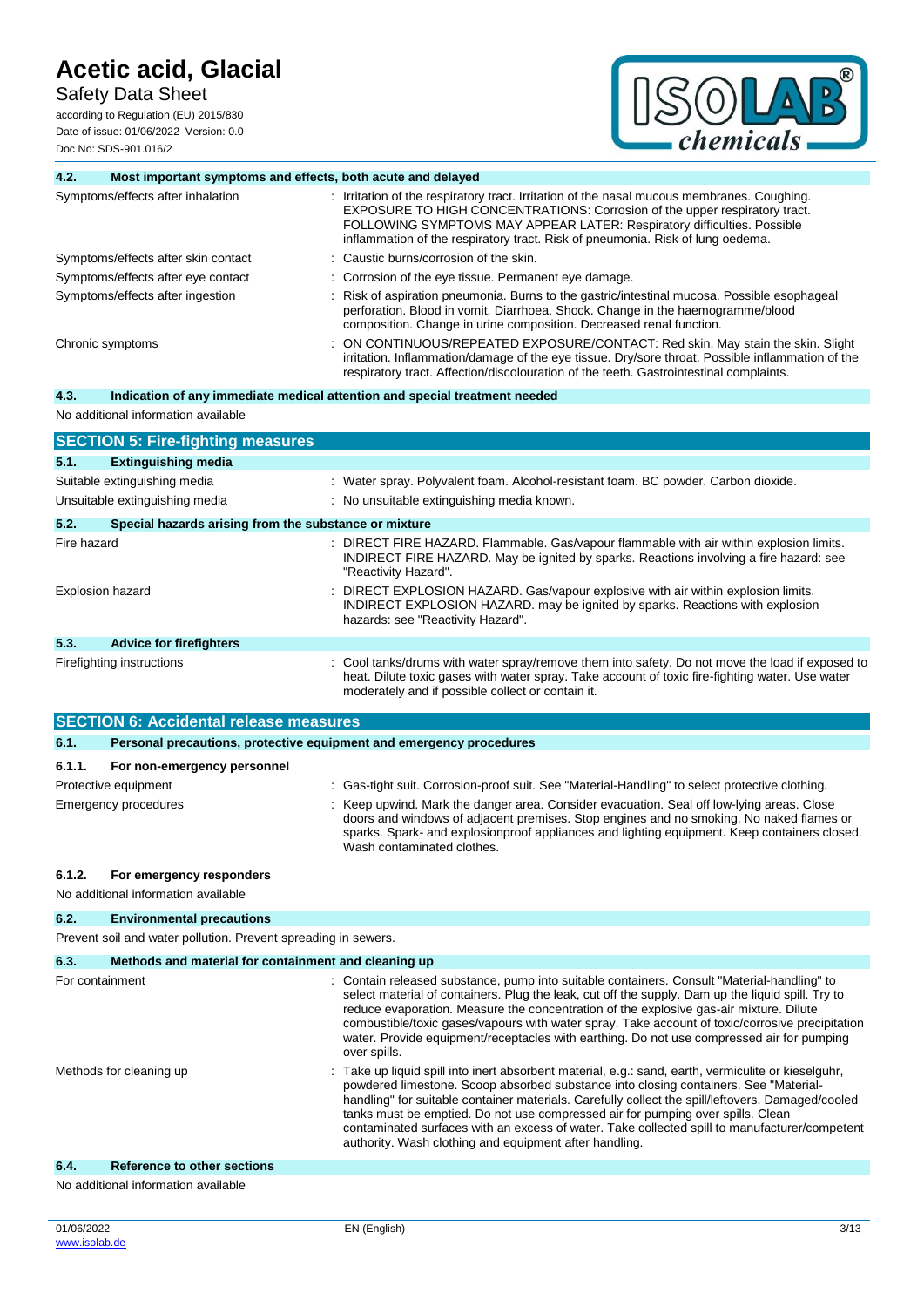### Safety Data Sheet

according to Regulation (EU) 2015/830 Date of issue: 01/06/2022 Version: 0.0 Doc No: SDS-901.016/2



**SECTION 7: Handling and storage**

| 7.1.                         | <b>Precautions for safe handling</b>                         |  |                                                                                                                                                                                                                                                                                                                                                                                                                                                                                                                                                                                                                                                                                                                                                                                              |  |
|------------------------------|--------------------------------------------------------------|--|----------------------------------------------------------------------------------------------------------------------------------------------------------------------------------------------------------------------------------------------------------------------------------------------------------------------------------------------------------------------------------------------------------------------------------------------------------------------------------------------------------------------------------------------------------------------------------------------------------------------------------------------------------------------------------------------------------------------------------------------------------------------------------------------|--|
|                              | Precautions for safe handling                                |  | Comply with the legal requirements. Remove contaminated clothing immediately. Clean<br>contaminated clothing. Keep the substance free from contamination. Use corrosionproof<br>equipment. Handle uncleaned empty containers as full ones. Thoroughly clean/dry the<br>installation before use. Do not discharge the waste into the drain. Do not use compressed air<br>for pumping over. Use spark-/explosionproof appliances and lighting system. Take precautions<br>against electrostatic charges. Keep away from naked flames/heat. Keep away from ignition<br>sources/sparks. Observe very strict hygiene - avoid contact. Keep container tightly closed.<br>Measure the concentration in the air regularly. Work under local exhaust/ventilation. Exhaust<br>gas must be neutralised. |  |
| 7.2.                         | Conditions for safe storage, including any incompatibilities |  |                                                                                                                                                                                                                                                                                                                                                                                                                                                                                                                                                                                                                                                                                                                                                                                              |  |
|                              | Storage temperature                                          |  | : $15 °C - 25 °C$                                                                                                                                                                                                                                                                                                                                                                                                                                                                                                                                                                                                                                                                                                                                                                            |  |
|                              | Heat and ignition sources                                    |  | : KEEP SUBSTANCE AWAY FROM: heat sources. ignition sources.                                                                                                                                                                                                                                                                                                                                                                                                                                                                                                                                                                                                                                                                                                                                  |  |
| Information on mixed storage |                                                              |  | : KEEP SUBSTANCE AWAY FROM: combustible materials. oxidizing agents. (strong) bases.<br>metals, alcohols, amines, water/moisture,                                                                                                                                                                                                                                                                                                                                                                                                                                                                                                                                                                                                                                                            |  |
| Storage area                 |                                                              |  | Store in a dry area. Ventilation at floor level. Keep out of direct sunlight. Fireproof storeroom.<br>Keep locked up. Protect against frost. Provide for a tub to collect spills. Provide the tank with<br>earthing. Detached building. Store only in a limited quantity. Meet the legal requirements.                                                                                                                                                                                                                                                                                                                                                                                                                                                                                       |  |
| Special rules on packaging   |                                                              |  | SPECIAL REQUIREMENTS: closing. dry. clean. correctly labelled. meet the legal<br>requirements. Secure fragile packagings in solid containers.                                                                                                                                                                                                                                                                                                                                                                                                                                                                                                                                                                                                                                                |  |
|                              | Packaging materials                                          |  | : SUITABLE MATERIAL: aluminium. glass. MATERIAL TO AVOID: steel. iron. zinc. lead.<br>copper. bronze.                                                                                                                                                                                                                                                                                                                                                                                                                                                                                                                                                                                                                                                                                        |  |

### **7.3. Specific end use(s)**

### No additional information available

#### **SECTION 8: Exposure controls/personal protection 8.1. Control parameters**

| <b>UUITUU parameters</b>       |                                                            |                                                                                                                                      |  |  |
|--------------------------------|------------------------------------------------------------|--------------------------------------------------------------------------------------------------------------------------------------|--|--|
| Acetic acid, Glacial (64-19-7) |                                                            |                                                                                                                                      |  |  |
| EU                             | Local name                                                 | Acetic acid                                                                                                                          |  |  |
| EU                             | IOELV TWA (mg/m <sup>3</sup> )                             | 25 mg/m <sup>3</sup> (Acetic acid; EU; Time-weighted average<br>exposure limit 8 h; Indicative occupational exposure<br>limit value) |  |  |
| EU                             | IOELV TWA (ppm)                                            | 10 ppm (Acetic acid; EU; Time-weighted average<br>exposure limit 8 h; Indicative occupational exposure<br>limit value)               |  |  |
| EU                             | IOELV STEL (mg/m <sup>3</sup> )                            | 50 mg/ $m3$                                                                                                                          |  |  |
| EU                             | <b>IOELV STEL (ppm)</b>                                    | 20 ppm                                                                                                                               |  |  |
| Austria                        | Local name                                                 | Essigsäure                                                                                                                           |  |  |
| Austria                        | MAK (mg/m <sup>3</sup> )                                   | $25$ mg/m <sup>3</sup>                                                                                                               |  |  |
| Austria                        | MAK (ppm)                                                  | 10 ppm                                                                                                                               |  |  |
| Austria                        | MAK Short time value (mg/m <sup>3</sup> )                  | $50 \text{ mg/m}^3$                                                                                                                  |  |  |
| Austria                        | MAK Short time value (ppm)                                 | 20 ppm                                                                                                                               |  |  |
| Belgium                        | Local name                                                 | Acide acétique # Azijnzuur                                                                                                           |  |  |
| Belgium                        | Limit value $(mq/m3)$                                      | 25 mg/m <sup>3</sup> (Acide acétique; Belgium; Time-weighted<br>average exposure limit 8 h)                                          |  |  |
| Belgium                        | Limit value (ppm)                                          | 10 ppm (Acide acétique; Belgium; Time-weighted<br>average exposure limit 8 h)                                                        |  |  |
| Belgium                        | Short time value (mg/m <sup>3</sup> )                      | 38 mg/m <sup>3</sup> (Acide acétique; Belgium; Short time value)                                                                     |  |  |
| Belgium                        | Short time value (ppm)                                     | 15 ppm (Acide acétique; Belgium; Short time value)                                                                                   |  |  |
| <b>Bulgaria</b>                | Local name                                                 | Оцетна киселина                                                                                                                      |  |  |
| <b>Bulgaria</b>                | OEL TWA (mg/m <sup>3</sup> )                               | $25 \text{ mg/m}^3$                                                                                                                  |  |  |
| <b>Bulgaria</b>                | OEL STEL (mg/m <sup>3</sup> )                              | $37 \text{ ma/m}^3$                                                                                                                  |  |  |
| <b>Bulgaria</b>                | <b>Notes</b>                                               | • (Химични агенти, за които са определени<br>гранични стойности във въздуха на работната<br>среда за Европейската общност)           |  |  |
| Croatia                        | Local name                                                 | Octena kiselina                                                                                                                      |  |  |
| Croatia                        | GVI (granična vrijednost izloženosti) (mg/m <sup>3</sup> ) | $25 \text{ mg/m}^3$                                                                                                                  |  |  |
| Croatia                        | GVI (granična vrijednost izloženosti) (ppm)                | 10 ppm                                                                                                                               |  |  |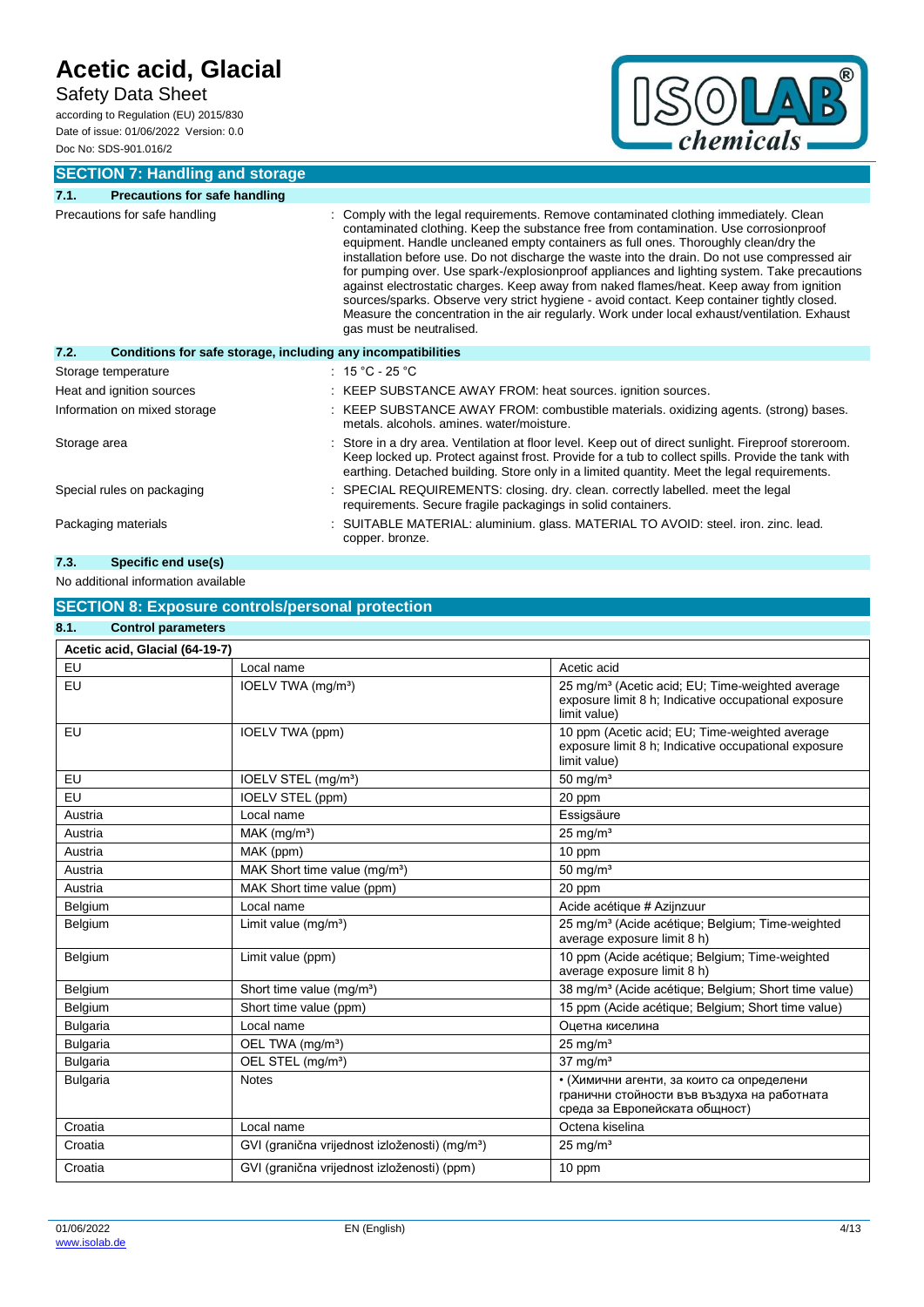Safety Data Sheet

according to Regulation (EU) 2015/830 Date of issue: 01/06/2022 Version: 0.0 Doc No: SDS-901.016/2



 $\overline{\mathbf{1}}$ 

| Acetic acid, Glacial (64-19-7) |                                                                       |                                                                                                                                                       |
|--------------------------------|-----------------------------------------------------------------------|-------------------------------------------------------------------------------------------------------------------------------------------------------|
| Croatia                        | Naznake (HR)                                                          | EU (naznaka da se radi o tvarima za koje su utvrđene<br>indikativne granične vrijednosti izloženosti prema<br>Direktivi 91/322/ EEC); C (nagrizajuće) |
| Czech Republic                 | Local name                                                            | Kyselina octová                                                                                                                                       |
| Czech Republic                 | Expoziční limity (PEL) (mg/m <sup>3</sup> )                           | $25$ mg/m <sup>3</sup>                                                                                                                                |
| Czech Republic                 | Expoziční limity (PEL) (ppm)                                          | 10 ppm                                                                                                                                                |
| Czech Republic                 | Expoziční limity (NPK-P) (mg/m <sup>3</sup> )                         | $35$ mg/m <sup>3</sup>                                                                                                                                |
| Czech Republic                 | Expoziční limity (NPK-P) (ppm)                                        | 14.3 ppm                                                                                                                                              |
| Denmark                        | Local name                                                            | Eddikesyre (Ethansyre)                                                                                                                                |
| Denmark                        | Grænseværdie (langvarig) (mg/m <sup>3</sup> )                         | $25$ mg/m <sup>3</sup>                                                                                                                                |
| Denmark                        | Grænseværdie (langvarig) (ppm)                                        | 10 ppm                                                                                                                                                |
| Denmark                        | Anmærkninger (DK)                                                     | E (betyder, at stoffet har en EF-grænseværdi)                                                                                                         |
| Estonia                        | Local name                                                            | Etaanhape (äädikhape)                                                                                                                                 |
| Estonia                        | OEL TWA (mg/m <sup>3</sup> )                                          | $25$ mg/m <sup>3</sup>                                                                                                                                |
| Estonia                        | OEL TWA (ppm)                                                         | 10 ppm                                                                                                                                                |
| Estonia                        | OEL STEL (mg/m <sup>3</sup> )                                         | $25$ mg/m <sup>3</sup>                                                                                                                                |
| Estonia                        | OEL STEL (ppm)                                                        | 10 ppm                                                                                                                                                |
| Finland                        | Local name                                                            | Etikkahappo                                                                                                                                           |
| Finland                        | HTP-arvo (8h) (mg/m <sup>3</sup> )                                    | 13 mg/ $m3$                                                                                                                                           |
| Finland                        | HTP-arvo (8h) (ppm)                                                   | 5 ppm                                                                                                                                                 |
| Finland                        | HTP-arvo (15 min)                                                     | $25 \text{ mg/m}^3$                                                                                                                                   |
| Finland                        | HTP-arvo (15 min) (ppm)                                               | 10 ppm                                                                                                                                                |
| France                         | Local name                                                            | Acide acétique                                                                                                                                        |
| France                         | VLE (mg/m <sup>3</sup> )                                              | 25 mg/m <sup>3</sup> (Acide acétique; France; Short time value;<br>VL: Valeur non réglementaire indicative)                                           |
| France                         | VLE (ppm)                                                             | 10 ppm (Acide acétique; France; Short time value; VL:<br>Valeur non réglementaire indicative)                                                         |
| France                         | Note (FR)                                                             | Valeurs recommandées/admises                                                                                                                          |
| Germany                        | Local name                                                            | Essigsäure                                                                                                                                            |
| Germany                        | TRGS 900 Occupational exposure limit value (mg/m <sup>3</sup> )       | $25$ mg/m <sup>3</sup>                                                                                                                                |
| Germany                        | TRGS 900 Occupational exposure limit value (ppm)<br>Remark (TRGS 900) | 10 ppm<br>DFG,EU,Y                                                                                                                                    |
| Germany<br>Gibraltar           | Eight hours mg/m3                                                     | $25 \text{ mg/m}^3$                                                                                                                                   |
| Gibraltar                      | Eight hours ppm                                                       | 10 ppm                                                                                                                                                |
| Gibraltar                      | Name of agent                                                         | Acetic acid                                                                                                                                           |
| Greece                         | OEL TWA (mg/m <sup>3</sup> )                                          | $25 \text{ mg/m}^3$                                                                                                                                   |
| Greece                         | OEL TWA (ppm)                                                         | 10 ppm                                                                                                                                                |
| Greece                         | OEL STEL (mg/m <sup>3</sup> )                                         | $37 \text{ mg/m}^3$                                                                                                                                   |
| Greece                         | OEL STEL (ppm)                                                        | 15 ppm                                                                                                                                                |
| Hungary                        | Local name                                                            | <b>ECETSAV</b>                                                                                                                                        |
| Hungary                        | AK-érték                                                              | $25 \text{ mg/m}^3$                                                                                                                                   |
| Hungary                        | CK-érték<br>Megjegyzések (HU)                                         | $25$ mg/m <sup>3</sup><br>m; I.                                                                                                                       |
| Hungary                        | Local name                                                            |                                                                                                                                                       |
| Ireland<br>Ireland             | OEL (8 hours ref) (mg/m <sup>3</sup> )                                | Acetic acid<br>$25 \text{ mg/m}^3$                                                                                                                    |
| Ireland                        | OEL (8 hours ref) (ppm)                                               | 10 ppm                                                                                                                                                |
| Ireland                        | OEL (15 min ref) (mg/m3)                                              | $37 \text{ mg/m}^3$                                                                                                                                   |
| Ireland                        | OEL (15 min ref) (ppm)                                                | 15 ppm                                                                                                                                                |
| Ireland                        | Notes (IE)                                                            | <b>IOELV</b>                                                                                                                                          |
| Latvia                         | Local name                                                            | Etikskābe, etānskābe                                                                                                                                  |
| 01/06/2022                     | EN (English)                                                          | 5/13                                                                                                                                                  |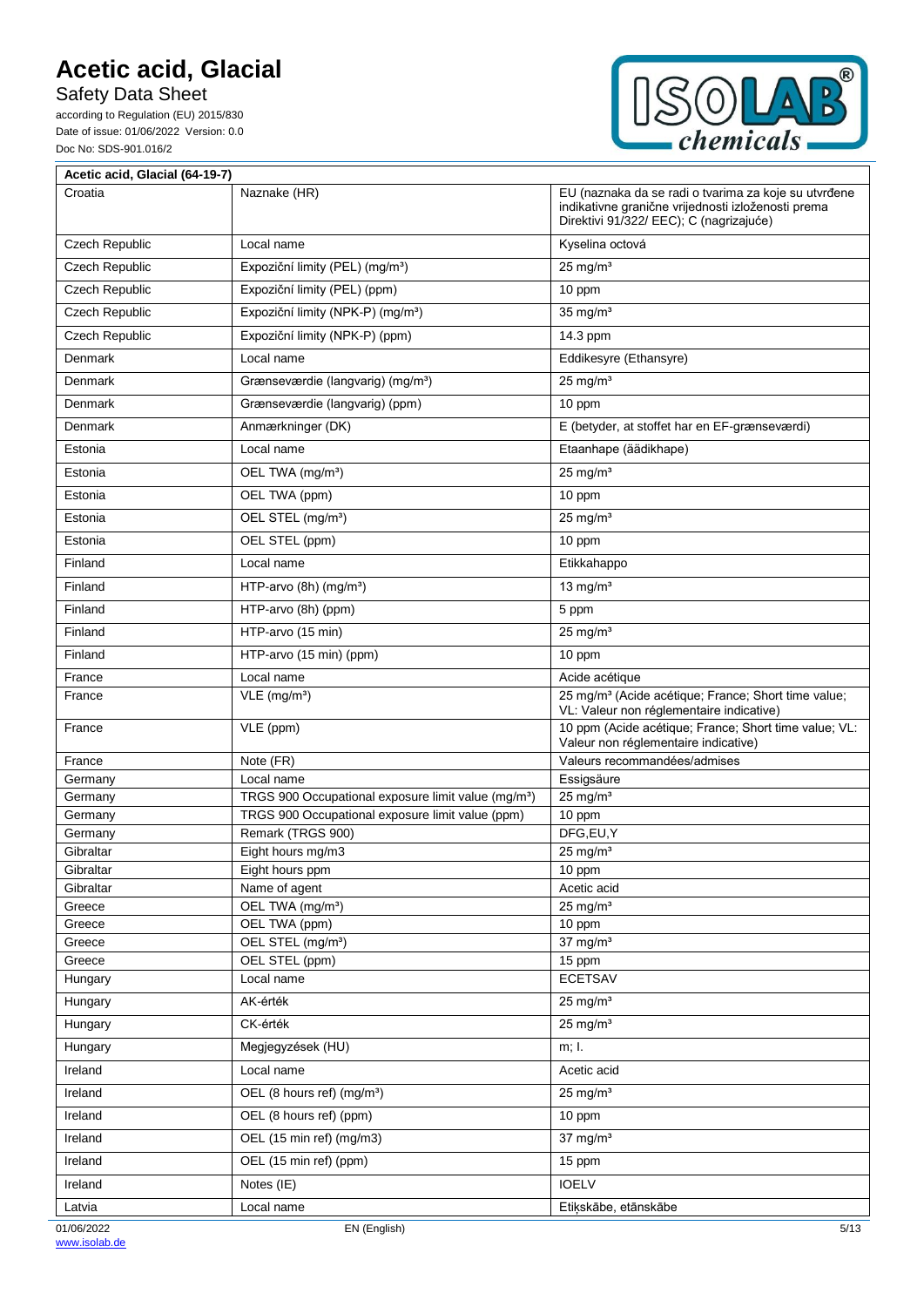Safety Data Sheet

Ē

according to Regulation (EU) 2015/830 Date of issue: 01/06/2022 Version: 0.0 Doc No: SDS-901.016/2



 $\overline{\mathbf{1}}$ 

| Acetic acid, Glacial (64-19-7) |                                           |                                                                                                                                                                                                                                                                                                                                                                                                                                                                                                                                    |
|--------------------------------|-------------------------------------------|------------------------------------------------------------------------------------------------------------------------------------------------------------------------------------------------------------------------------------------------------------------------------------------------------------------------------------------------------------------------------------------------------------------------------------------------------------------------------------------------------------------------------------|
| Latvia                         | OEL TWA (mg/m <sup>3</sup> )              | $25 \text{ mg/m}^3$                                                                                                                                                                                                                                                                                                                                                                                                                                                                                                                |
| Latvia                         | OEL TWA (ppm)                             | 10 ppm                                                                                                                                                                                                                                                                                                                                                                                                                                                                                                                             |
| Lithuania                      | Local name                                | Acto rūgštis                                                                                                                                                                                                                                                                                                                                                                                                                                                                                                                       |
| Lithuania                      | IPRV (mg/m <sup>3</sup> )                 | $25$ mg/m <sup>3</sup>                                                                                                                                                                                                                                                                                                                                                                                                                                                                                                             |
| Lithuania                      | IPRV (ppm)                                | 10 ppm                                                                                                                                                                                                                                                                                                                                                                                                                                                                                                                             |
| Luxembourg                     | Local name                                | Acide acétique                                                                                                                                                                                                                                                                                                                                                                                                                                                                                                                     |
| Luxembourg                     | OEL TWA (mg/m <sup>3</sup> )              | $25$ mg/m <sup>3</sup>                                                                                                                                                                                                                                                                                                                                                                                                                                                                                                             |
| Luxembourg                     | OEL TWA (ppm)                             | 10 ppm                                                                                                                                                                                                                                                                                                                                                                                                                                                                                                                             |
| Malta                          | Local name                                | Acetic acid                                                                                                                                                                                                                                                                                                                                                                                                                                                                                                                        |
| Malta                          | OEL TWA (mg/m <sup>3</sup> )              | $25 \text{ ma/m}^3$                                                                                                                                                                                                                                                                                                                                                                                                                                                                                                                |
| Malta                          | OEL TWA (ppm)                             | 10 ppm                                                                                                                                                                                                                                                                                                                                                                                                                                                                                                                             |
| Netherlands                    | Local name                                | Azijnzuur                                                                                                                                                                                                                                                                                                                                                                                                                                                                                                                          |
| Netherlands                    | Grenswaarde TGG 8H (mg/m <sup>3</sup> )   | 25 mg/m <sup>3</sup> (Azijnzuur; Netherlands; Time-weighted<br>average exposure limit 8 h; Public occupational<br>exposure limit value)                                                                                                                                                                                                                                                                                                                                                                                            |
| Poland                         | Local name                                | Kwas octowy                                                                                                                                                                                                                                                                                                                                                                                                                                                                                                                        |
| Poland                         | NDS (mg/m <sup>3</sup> )                  | 15 mg/ $m3$                                                                                                                                                                                                                                                                                                                                                                                                                                                                                                                        |
| Poland                         | NDSCh (mg/m <sup>3</sup> )                | $30$ mg/m <sup>3</sup>                                                                                                                                                                                                                                                                                                                                                                                                                                                                                                             |
| Portugal                       | Local name                                | Ácido acético                                                                                                                                                                                                                                                                                                                                                                                                                                                                                                                      |
| Portugal                       | OEL TWA (ppm)                             | 10 ppm                                                                                                                                                                                                                                                                                                                                                                                                                                                                                                                             |
| Portugal                       | OEL STEL (ppm)                            | 15 ppm                                                                                                                                                                                                                                                                                                                                                                                                                                                                                                                             |
| Romania                        | Local name                                | Acid acetic                                                                                                                                                                                                                                                                                                                                                                                                                                                                                                                        |
| Romania                        | OEL TWA (mg/m <sup>3</sup> )              | $25$ mg/m <sup>3</sup>                                                                                                                                                                                                                                                                                                                                                                                                                                                                                                             |
| Romania                        | OEL TWA (ppm)                             | 10 ppm                                                                                                                                                                                                                                                                                                                                                                                                                                                                                                                             |
| Slovakia                       | Local name                                | Kyselina octová (kyselina etánová)                                                                                                                                                                                                                                                                                                                                                                                                                                                                                                 |
| Slovakia                       | NPHV (priemerná) (mg/m <sup>3</sup> )     | $25$ mg/m <sup>3</sup>                                                                                                                                                                                                                                                                                                                                                                                                                                                                                                             |
| Slovakia                       | NPHV (priemerná) (ppm)                    | 10 ppm                                                                                                                                                                                                                                                                                                                                                                                                                                                                                                                             |
| Slovenia                       | Local name                                | ocetna kislina                                                                                                                                                                                                                                                                                                                                                                                                                                                                                                                     |
| Slovenia                       | OEL TWA (mg/m <sup>3</sup> )              | $25$ mg/m <sup>3</sup>                                                                                                                                                                                                                                                                                                                                                                                                                                                                                                             |
| Slovenia                       | OEL TWA (ppm)                             | 10 ppm                                                                                                                                                                                                                                                                                                                                                                                                                                                                                                                             |
| Spain                          | Local name                                | Ácido acético                                                                                                                                                                                                                                                                                                                                                                                                                                                                                                                      |
| Spain                          | VLA-ED (mg/m <sup>3</sup> )               | $25 \text{ mg/m}^3$                                                                                                                                                                                                                                                                                                                                                                                                                                                                                                                |
| Spain                          | VLA-ED (ppm)                              | 10 ppm                                                                                                                                                                                                                                                                                                                                                                                                                                                                                                                             |
| Spain                          | VLA-EC (mg/m <sup>3</sup> )               | $37$ mg/m <sup>3</sup>                                                                                                                                                                                                                                                                                                                                                                                                                                                                                                             |
| Spain                          | VLA-EC (ppm)                              | 15 ppm                                                                                                                                                                                                                                                                                                                                                                                                                                                                                                                             |
| Spain                          | <b>Notes</b>                              | VLI (Agente químico para el que la U.E. estableció en<br>su día un valor límite indicativo. Todos estos agentes<br>químicos figuran al menos en una de las directivas de<br>valores límite indicativos publicadas hasta ahora (ver<br>Anexo C. Bibliografía). Los estados miembros<br>disponen de un tiempo fijado en dichas directivas para<br>su transposición a los valores límites de cada país<br>miembro. Una vez adoptados, estos valores tienen la<br>misma validez que el resto de los valores adoptados<br>por el país). |
| Sweden                         | Local name                                | Ättiksyra                                                                                                                                                                                                                                                                                                                                                                                                                                                                                                                          |
| Sweden                         | nivågränsvärde (NVG) (mg/m <sup>3</sup> ) | 13 mg/ $m3$                                                                                                                                                                                                                                                                                                                                                                                                                                                                                                                        |
| Sweden                         | nivågränsvärde (NVG) (ppm)                | 5 ppm                                                                                                                                                                                                                                                                                                                                                                                                                                                                                                                              |
| Sweden                         | kortidsvärde (KTV) (mg/m <sup>3</sup> )   | $25$ mg/m <sup>3</sup>                                                                                                                                                                                                                                                                                                                                                                                                                                                                                                             |
| Sweden                         | kortidsvärde (KTV) (ppm)                  | 10 ppm                                                                                                                                                                                                                                                                                                                                                                                                                                                                                                                             |
| Sweden                         | Anmärkning (SE)                           | V (Vägledande korttidsgränsvärde ska användas som<br>ett rekommenderat högsta värde som inte bör<br>överskridas)                                                                                                                                                                                                                                                                                                                                                                                                                   |
| Iceland                        | Local name                                | Ediksýra (etansýra)                                                                                                                                                                                                                                                                                                                                                                                                                                                                                                                |
| 01/06/2022                     | EN (English)                              | 6/13                                                                                                                                                                                                                                                                                                                                                                                                                                                                                                                               |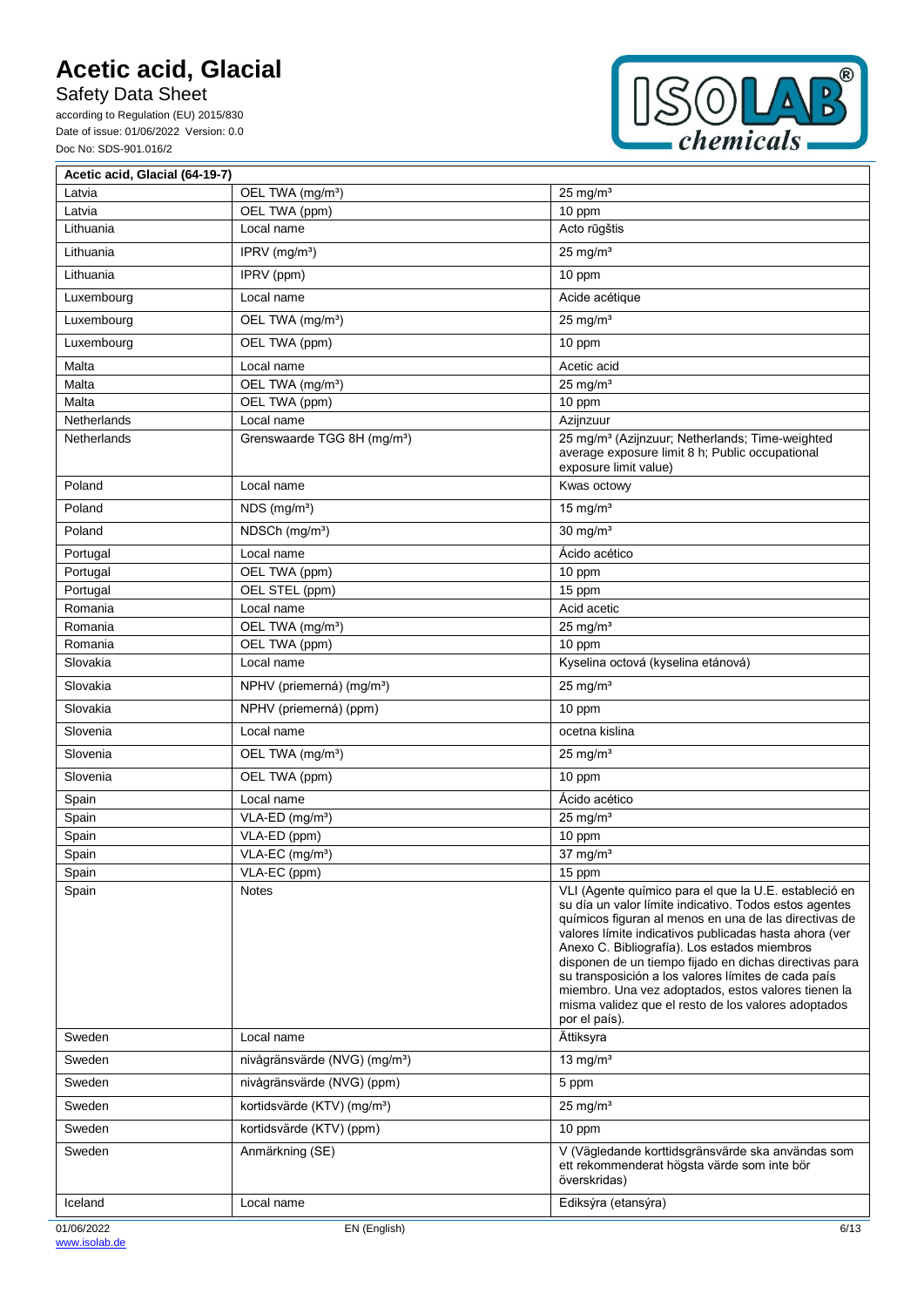Safety Data Sheet

according to Regulation (EU) 2015/830 Date of issue: 01/06/2022 Version: 0.0 Doc No: SDS-901.016/2



| Acetic acid, Glacial (64-19-7) |                                         |                                                                                                                                                                                              |
|--------------------------------|-----------------------------------------|----------------------------------------------------------------------------------------------------------------------------------------------------------------------------------------------|
| Iceland                        | OEL (8 hours ref) (mg/m <sup>3</sup> )  | $25 \text{ mg/m}^3$                                                                                                                                                                          |
| Iceland                        | OEL (8 hours ref) (ppm)                 | 10 ppm                                                                                                                                                                                       |
| <b>Russian Federation</b>      | Local name                              | Этановая кислота+                                                                                                                                                                            |
| <b>Russian Federation</b>      | OEL Ceiling (mg/m <sup>3</sup> )        | $5 \text{ mg/m}^3$                                                                                                                                                                           |
| <b>Russian Federation</b>      | Remark (RU)                             | 3 класс опасности - опасное; п (пары и/или газы); +<br>(соединения, при работе с которыми требуется<br>специальная защита кожи и глаз; символ<br>проставлен вслед за наименованием вещества) |
| Norway                         | Local name                              | Eddiksyre                                                                                                                                                                                    |
| Norway                         | Grenseverdier (AN) (mg/m <sup>3</sup> ) | $25 \text{ mg/m}^3$                                                                                                                                                                          |
| Norway                         | Grenseverdier (AN) (ppm)                | 10 ppm                                                                                                                                                                                       |
| Norway                         | Merknader (NO)                          | E (EU har en veiledende grenseverdi for stoffet)                                                                                                                                             |
| Switzerland                    | Local name                              | Essigsäure                                                                                                                                                                                   |
| Switzerland                    | $VME$ (mg/m <sup>3</sup> )              | $25$ mg/m <sup>3</sup>                                                                                                                                                                       |
| Switzerland                    | VME (ppm)                               | 10 ppm                                                                                                                                                                                       |
| Switzerland                    | $VLE$ (mg/m <sup>3</sup> )              | 50 mg/ $m3$                                                                                                                                                                                  |
| Switzerland                    | VLE (ppm)                               | 20 ppm                                                                                                                                                                                       |
| Switzerland                    | Remark (CH)                             | SS <sub>c</sub> - Auge, OAW <sup>KT HU</sup> & Lunge <sup>KT HU</sup> - NIOSH, OSHA                                                                                                          |
| Turkey                         | Local name                              | Asetik asit                                                                                                                                                                                  |
| Turkey                         | OEL TWA (mg/m <sup>3</sup> )            | $25$ mg/m <sup>3</sup>                                                                                                                                                                       |
| Turkey                         | OEL TWA (ppm)                           | 10 ppm                                                                                                                                                                                       |
| Australia                      | Local name                              | Acetic acid                                                                                                                                                                                  |
| Australia                      | TWA $(mg/m3)$                           | $25$ mg/m <sup>3</sup>                                                                                                                                                                       |
| Australia                      | TWA (ppm)                               | 10 ppm                                                                                                                                                                                       |
| Australia                      | STEL (mg/m <sup>3</sup> )               | $37 \text{ mg/m}^3$                                                                                                                                                                          |
| Australia                      | STEL (ppm)                              | 15 ppm                                                                                                                                                                                       |
| <b>USA - ACGIH</b>             | Local name                              | Acetic acid                                                                                                                                                                                  |
| USA - ACGIH                    | ACGIH TWA (ppm)                         | 10 ppm (Acetic acid; USA; Time-weighted average<br>exposure limit 8 h; TLV - Adopted Value)                                                                                                  |
| USA - ACGIH                    | ACGIH STEL (ppm)                        | 15 ppm (Acetic acid; USA; Short time value; TLV -<br>Adopted Value)                                                                                                                          |
| <b>USA - ACGIH</b>             | Remark (ACGIH)                          | URT & eye irr; pulm func                                                                                                                                                                     |
| USA - OSHA                     | Local name                              | Acetic acid                                                                                                                                                                                  |
| USA - OSHA                     | OSHA PEL (TWA) (mg/m <sup>3</sup> )     | $25 \text{ mg/m}^3$                                                                                                                                                                          |
| USA - OSHA                     | OSHA PEL (TWA) (ppm)                    | 10 ppm                                                                                                                                                                                       |

#### **8.2. Exposure controls**

#### **Materials for protective clothing:**

GIVE EXCELLENT RESISTANCE: butyl rubber. polyethylene/ethylenevinylalcohol. viton. GIVE GOOD RESISTANCE: neoprene. GIVE LESS RESISTANCE: natural rubber. PVC. GIVE POOR RESISTANCE: polyethylene. PVA

#### **Hand protection:**

Gloves

**Eye protection:**

Safety glasses

#### **Skin and body protection:**

Head/neck protection. Corrosion-proof clothing

#### **Respiratory protection:**

Wear gas mask with filter type A if conc. in air > exposure limit. High vapour/gas concentration: self-contained respirator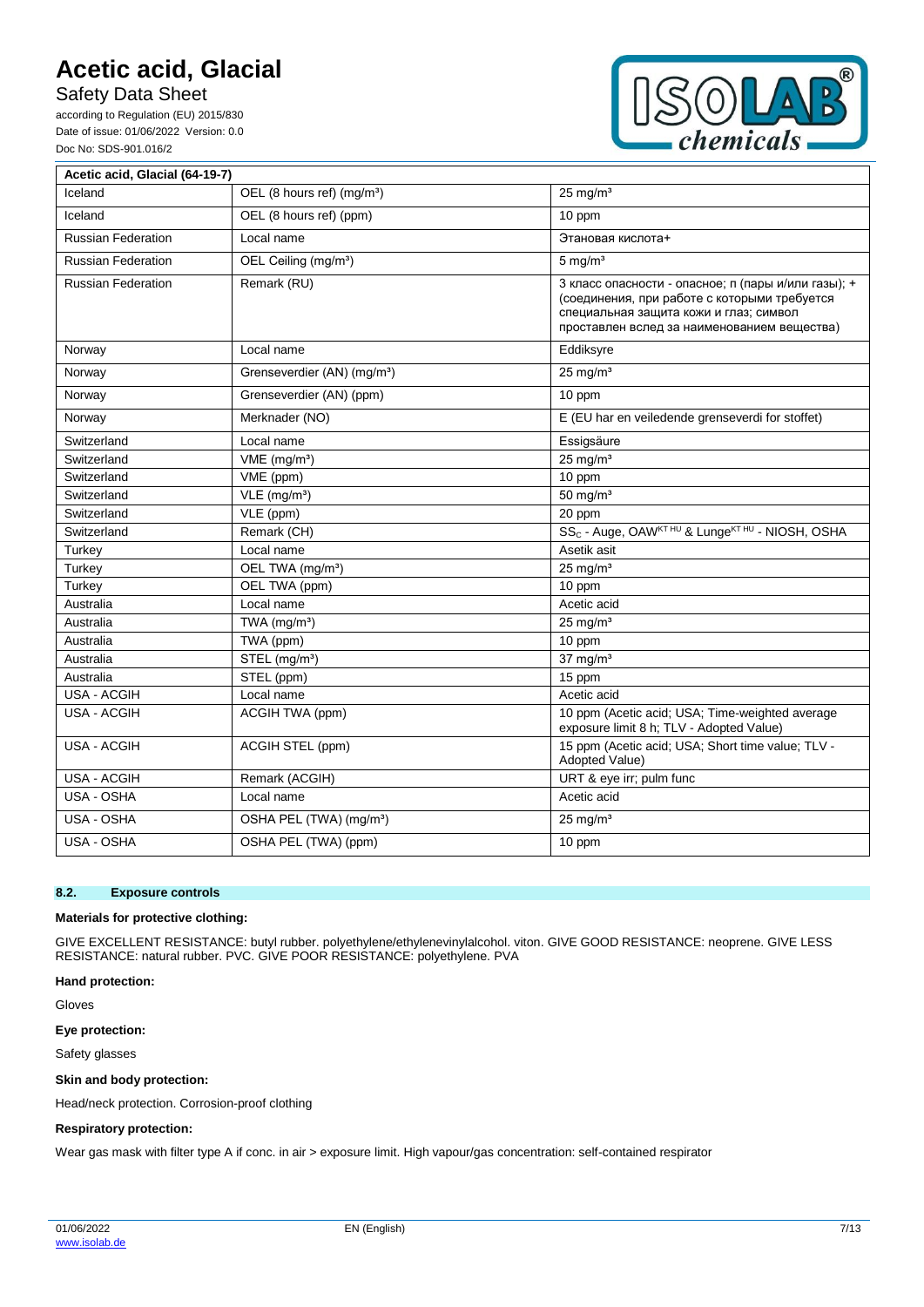Safety Data Sheet according to Regulation (EU) 2015/830

Date of issue: 01/06/2022 Version: 0.0 Doc No: SDS-901.016/2



| <b>SECTION 9: Physical and chemical properties</b>            |                                                                                                                                                                                                                                                   |  |  |
|---------------------------------------------------------------|---------------------------------------------------------------------------------------------------------------------------------------------------------------------------------------------------------------------------------------------------|--|--|
| 9.1.<br>Information on basic physical and chemical properties |                                                                                                                                                                                                                                                   |  |  |
| Physical state                                                | : Liquid                                                                                                                                                                                                                                          |  |  |
| Appearance                                                    | Liquid.                                                                                                                                                                                                                                           |  |  |
| Molecular mass                                                | 60.05 g/mol                                                                                                                                                                                                                                       |  |  |
| Colour                                                        | Colourless.                                                                                                                                                                                                                                       |  |  |
| Odour                                                         | Irritating/pungent odour. Vinegar odour.                                                                                                                                                                                                          |  |  |
| Odour threshold                                               | $: 1$ ppm<br>$2.5$ mg/m <sup>3</sup>                                                                                                                                                                                                              |  |  |
| рH                                                            | : 2.5 (at 50 g/l 20 $^{\circ}$ C)                                                                                                                                                                                                                 |  |  |
| pH solution                                                   | $:5\%$                                                                                                                                                                                                                                            |  |  |
| Relative evaporation rate (butylacetate=1)                    | : 0.97                                                                                                                                                                                                                                            |  |  |
| Relative evaporation rate (ether=1)                           | : 11                                                                                                                                                                                                                                              |  |  |
| Melting point / Freezing point                                | : 17 °C                                                                                                                                                                                                                                           |  |  |
| Boiling point                                                 | $: 116-118 °C$                                                                                                                                                                                                                                    |  |  |
| Flash point                                                   | $39^{\circ}$ C                                                                                                                                                                                                                                    |  |  |
| Critical temperature                                          | 322 °C<br>÷                                                                                                                                                                                                                                       |  |  |
| Auto-ignition temperature                                     | 485 °C                                                                                                                                                                                                                                            |  |  |
| Decomposition temperature                                     | No data available                                                                                                                                                                                                                                 |  |  |
| Flammability (solid, gas)                                     | No data available                                                                                                                                                                                                                                 |  |  |
| Vapour pressure                                               | 15.4 hPa at 20 °C                                                                                                                                                                                                                                 |  |  |
| Critical pressure                                             | 45300 hPa                                                                                                                                                                                                                                         |  |  |
| Relative vapour density at 20 °C                              | 2.1<br>÷                                                                                                                                                                                                                                          |  |  |
| Relative density                                              | $\overline{1}$                                                                                                                                                                                                                                    |  |  |
| Relative density of saturated gas/air mixture                 | : 1                                                                                                                                                                                                                                               |  |  |
| Density                                                       | 1.05 g/cm3 at 20 $^{\circ}$ C                                                                                                                                                                                                                     |  |  |
| Solubility                                                    | Soluble in water. Soluble in ethanol. Soluble in ether. Soluble in acetone. Soluble in<br>tetrachloromethane. Soluble in glycerol. Soluble in dimethyl sulfoxide.<br>Water: Complete<br>Ethanol: Complete<br>Ether: Complete<br>Acetone: Complete |  |  |
| Log Pow                                                       | : -0.17 (Experimental value; 25 °C)                                                                                                                                                                                                               |  |  |
| Viscosity, kinematic                                          | : 1.17 mm <sup>2</sup> /s at 20 $^{\circ}$ C                                                                                                                                                                                                      |  |  |
| Viscosity, dynamic                                            | 0.0012 Pa.s (20 $°C$ )                                                                                                                                                                                                                            |  |  |
| Explosive properties                                          | No data available                                                                                                                                                                                                                                 |  |  |
| Oxidising properties                                          | No data available                                                                                                                                                                                                                                 |  |  |
| <b>Explosive limits</b>                                       | No data available                                                                                                                                                                                                                                 |  |  |
| 9.2.<br><b>Other information</b>                              |                                                                                                                                                                                                                                                   |  |  |
| Specific conductivity                                         | 600000 pS/m                                                                                                                                                                                                                                       |  |  |
| VOC content                                                   | 100 %                                                                                                                                                                                                                                             |  |  |
| Other properties                                              | Gas/vapour heavier than air at 20°C. Clear. Hygroscopic. Volatile. Substance has acid reaction.                                                                                                                                                   |  |  |

### **SECTION 10: Stability and reactivity**

### **10.1. Reactivity**

On heating: release of corrosive/combustible gases/vapours (acetic acid vapours). Upon combustion: CO and CO2 are formed. Violent to explosive reaction with many compounds e.g.: with (strong) oxidizers: (increased) risk of fire/explosion. Reacts violently with (some) bases. Reacts with (some) metals: release of highly flammable gases/vapours (hydrogen).

### **10.2. Chemical stability**

Hygroscopic.

#### **10.3. Possibility of hazardous reactions**

No additional information available

#### **10.4. Conditions to avoid**

No additional information available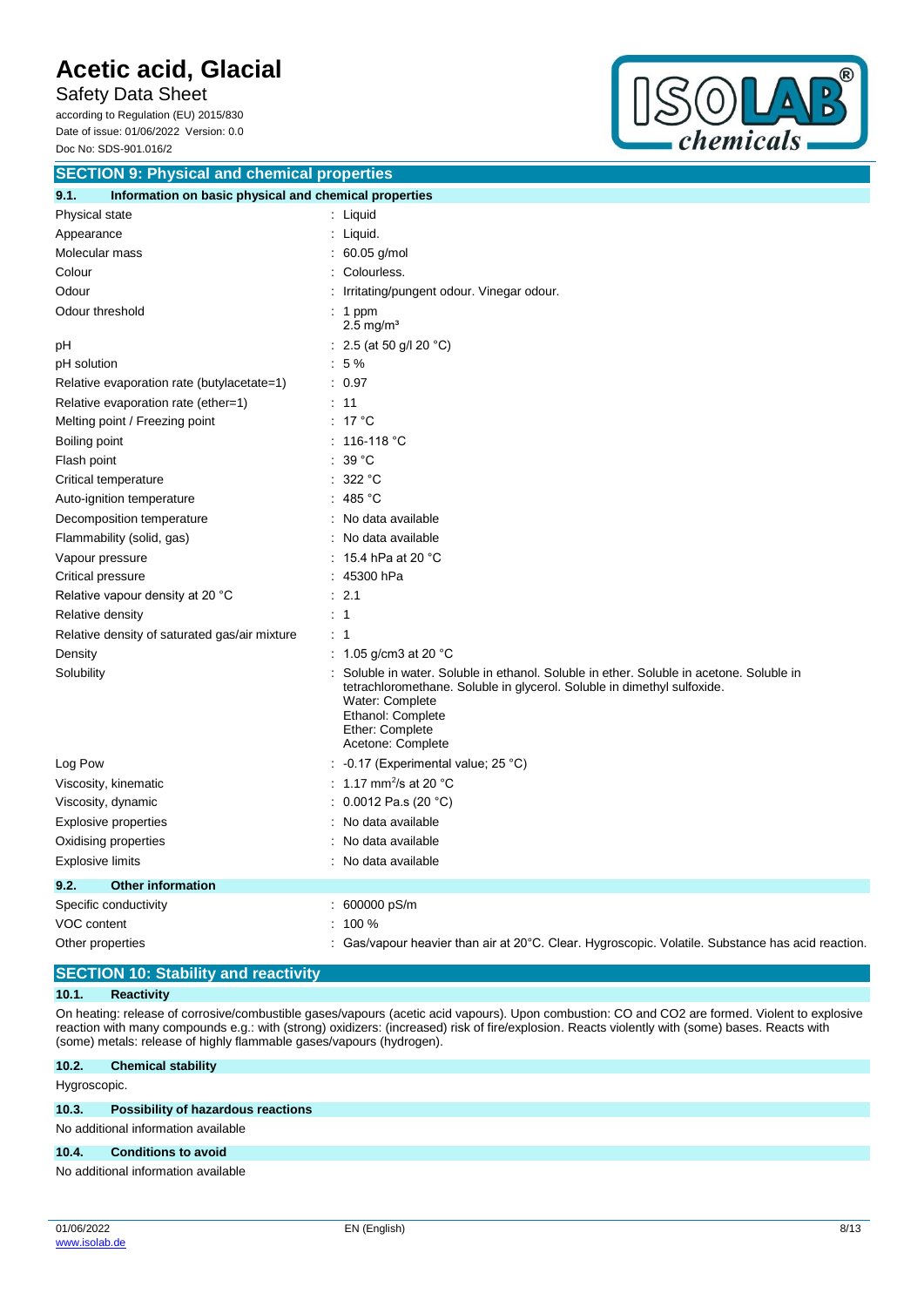### Safety Data Sheet

according to Regulation (EU) 2015/830 Date of issue: 01/06/2022 Version: 0.0 Doc No: SDS-901.016/2

### **10.5. Incompatible materials**

No additional information available

### **10.6. Hazardous decomposition products**

No additional information available

### **SECTION 11: Toxicological information**

**11.1. Information on toxicological effects** Acute toxicity **in the case of the contract of the case of the contract of the contract of the contract of the contract of the contract of the contract of the contract of the contract of the contract of the contract of the** 

| Acetic acid, Glacial (64-19-7)    |                                                                |
|-----------------------------------|----------------------------------------------------------------|
| LD50 oral rat                     | 3310 mg/kg bodyweight (Rat; Other; Read-across)                |
| Skin corrosion/irritation         | : Causes severe skin burns and eye damage.<br>pH: 2.4 (6 %)    |
| Serious eye damage/irritation     | Serious eye damage, category 1, implicit<br>÷<br>pH: 2.4 (6 %) |
| Respiratory or skin sensitisation | : Not classified                                               |
| Germ cell mutagenicity            | : Not classified                                               |
| Carcinogenicity                   | : Not classified                                               |
| Reproductive toxicity             | Not classified<br>÷.                                           |
| STOT-single exposure              | Not classified                                                 |
| STOT-repeated exposure            | : Not classified                                               |
| Aspiration hazard                 | Not classified<br>÷                                            |
| Acetic acid, Glacial (64-19-7)    |                                                                |
| Viscosity, kinematic              | 1.17 mm2/s at 20 $^{\circ}$ C                                  |

| <b>SECTION 12: Ecological information</b> |                                                                                                                                                                                                                      |
|-------------------------------------------|----------------------------------------------------------------------------------------------------------------------------------------------------------------------------------------------------------------------|
| 12.1.<br><b>Toxicity</b>                  |                                                                                                                                                                                                                      |
| Ecology - general                         | Not classified as dangerous for the environment according to the criteria of Regulation (EC) No<br>1272/2008.                                                                                                        |
| Ecology - air                             | : Not classified as dangerous for the ozone layer (Regulation (EC) No 1005/2009). Not included<br>in the list of fluorinated greenhouse gases (Regulation (EC) No 842/2006). TA-Luft Klasse<br>5.2.5/II.             |
| Ecology - water                           | Slightly harmful to fishes (LC50(96h) >100 mg/l). Slightly harmful to invertebrates (Daphnia)<br>(EC50 (48h) > 100 mg/l). Not harmful to algae (EC50 (72h) >1000 mg/l). pH shift. Inhibition of<br>activated sludge. |

| 12.2.<br>Persistence and degradability    |                                                                                   |
|-------------------------------------------|-----------------------------------------------------------------------------------|
| Acetic acid, Glacial (64-19-7)            |                                                                                   |
| Persistence and degradability             | Readily biodegradable in water. Biodegradable in the soil. Highly mobile in soil. |
| Biochemical oxygen demand (BOD)           | $0.6 - 0.74$ g $O2/g$ substance                                                   |
| Chemical oxygen demand (COD)              | 1.03 g $O_2$ /g substance                                                         |
| <b>ThOD</b>                               | 1.07 g $O_2$ /g substance                                                         |
| 12.3.<br><b>Bioaccumulative potential</b> |                                                                                   |

| Acetic acid, Glacial (64-19-7) |                                                    |  |
|--------------------------------|----------------------------------------------------|--|
| BCF fish 1                     | 3.16 (BCF: Pisces)                                 |  |
| Log Pow                        | -0.17 (Experimental value; $25^{\circ}$ C)         |  |
| Bioaccumulative potential      | Low potential for bioaccumulation (Log Kow $<$ 4). |  |

### **12.4. Mobility in soil**

| Acetic acid, Glacial (64-19-7) |                                                               |  |
|--------------------------------|---------------------------------------------------------------|--|
| Surface tension                | $0.028$ N/m (20 °C)                                           |  |
| Log Koc                        | log Koc,0.06; QSAR                                            |  |
| Ecology - soil                 | May be harmful to plant growth, blooming and fruit formation. |  |

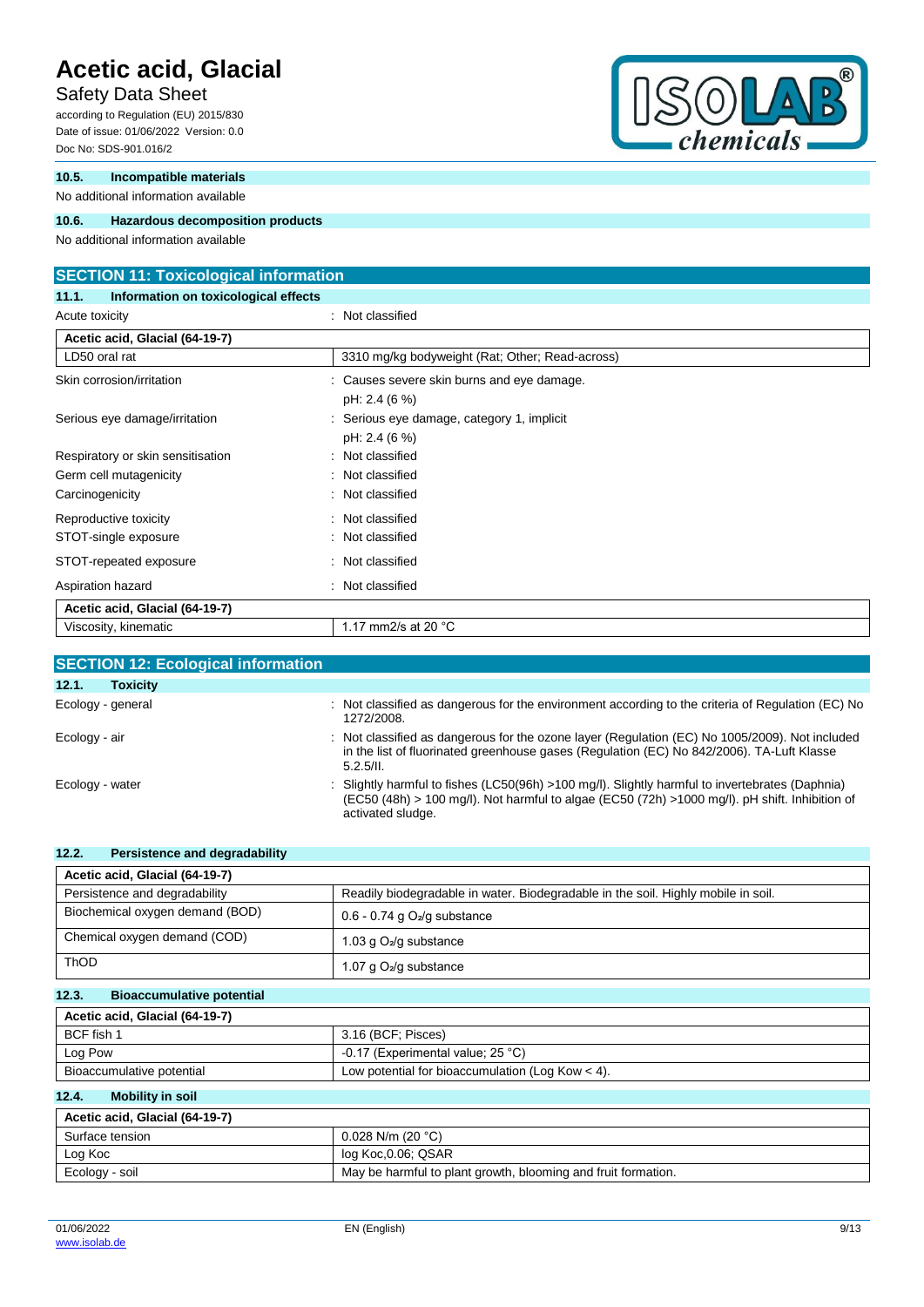### Safety Data Sheet

according to Regulation (EU) 2015/830 Date of issue: 01/06/2022 Version: 0.0 Doc No: SDS-901.016/2



### **12.5. Results of PBT and vPvB assessment**

No additional information available

### **12.6. Other adverse effects**

#### No additional information available **SECTION 13: Disposal considerations 13.1. Waste treatment methods** Product/Packaging disposal recommendations : Remove waste in accordance with local and/or national regulations. Hazardous waste shall not be mixed together with other waste. Different types of hazardous waste shall not be mixed together if this may entail a risk of pollution or create problems for the further management of the waste. Hazardous waste shall be managed responsibly. All entities that store, transport or handle hazardous waste shall take the necessary measures to prevent risks of pollution or damage to people or animals. Recycle by distillation. Remove for physico-chemical/biological treatment. Remove to an authorized waste incinerator for solvents with energy recovery. Do not discharge into drains or the environment. May be discharged to wastewater treatment installation. Additional information **information** : LWCA (the Netherlands): KGA category 06. Hazardous waste according to Directive 2008/98/EC. European List of Waste (LoW) code : 07 01 04\* - other organic solvents, washing liquids and mother liquors

### **SECTION 14: Transport information**

In accordance with ADR / RID / IMDG / IATA / ADN

| <b>ADR</b>                                        | <b>IMDG</b>                                                   | <b>IATA</b>                                    | <b>ADN</b>                                 | <b>RID</b>                                 |
|---------------------------------------------------|---------------------------------------------------------------|------------------------------------------------|--------------------------------------------|--------------------------------------------|
| 14.1.<br><b>UN number</b>                         |                                                               |                                                |                                            |                                            |
| 2789                                              | 2789                                                          | 2789                                           | 2789                                       | 2789                                       |
| 14.2.<br>UN proper shipping name                  |                                                               |                                                |                                            |                                            |
| ACETIC ACID, GLACIAL                              | ACETIC ACID, GLACIAL                                          | Acetic acid, glacial                           | <b>ACETIC ACID, GLACIAL</b>                | <b>ACETIC ACID, GLACIAL</b>                |
| <b>Transport document description</b>             |                                                               |                                                |                                            |                                            |
| UN 2789 ACETIC ACID.<br>GLACIAL, 8 (3), II, (D/E) | UN 2789 ACETIC ACID,<br>GLACIAL, 8 (3), II                    | UN 2789 Acetic acid.<br>glacial, 8 (3) (3), II | UN 2789 ACETIC ACID,<br>GLACIAL, 8 (3), II | UN 2789 ACETIC ACID,<br>GLACIAL, 8 (3), II |
| 14.3.<br><b>Transport hazard class(es)</b>        |                                                               |                                                |                                            |                                            |
| 8(3)                                              | 8(3)                                                          | 8(3)                                           | 8(3)                                       | 8(3)                                       |
| Ø                                                 |                                                               | $\bf{z}$                                       | Ø                                          | Ø                                          |
| 14.4.                                             | <b>Packing group</b>                                          |                                                |                                            |                                            |
| Ш                                                 | Ш                                                             | Ш                                              | Ш                                          | Ш                                          |
| <b>Environmental hazards</b><br>14.5.             |                                                               |                                                |                                            |                                            |
| Dangerous for the<br>environment : No             | Dangerous for the<br>environment : No<br>Marine pollutant: No | Dangerous for the<br>environment: No           | Dangerous for the<br>environment : No      | Dangerous for the<br>environment : No      |
| No supplementary information available            |                                                               |                                                |                                            |                                            |

### **14.6. Special precautions for user**

| $\therefore$ CF1 |
|------------------|
| : 11             |
| : E2             |
| : P001, IBC02    |
| : MP15           |
| : T7             |
| $:$ TP2          |
| $: 14$ BN        |
| : FL             |
| $\therefore$ 2   |
|                  |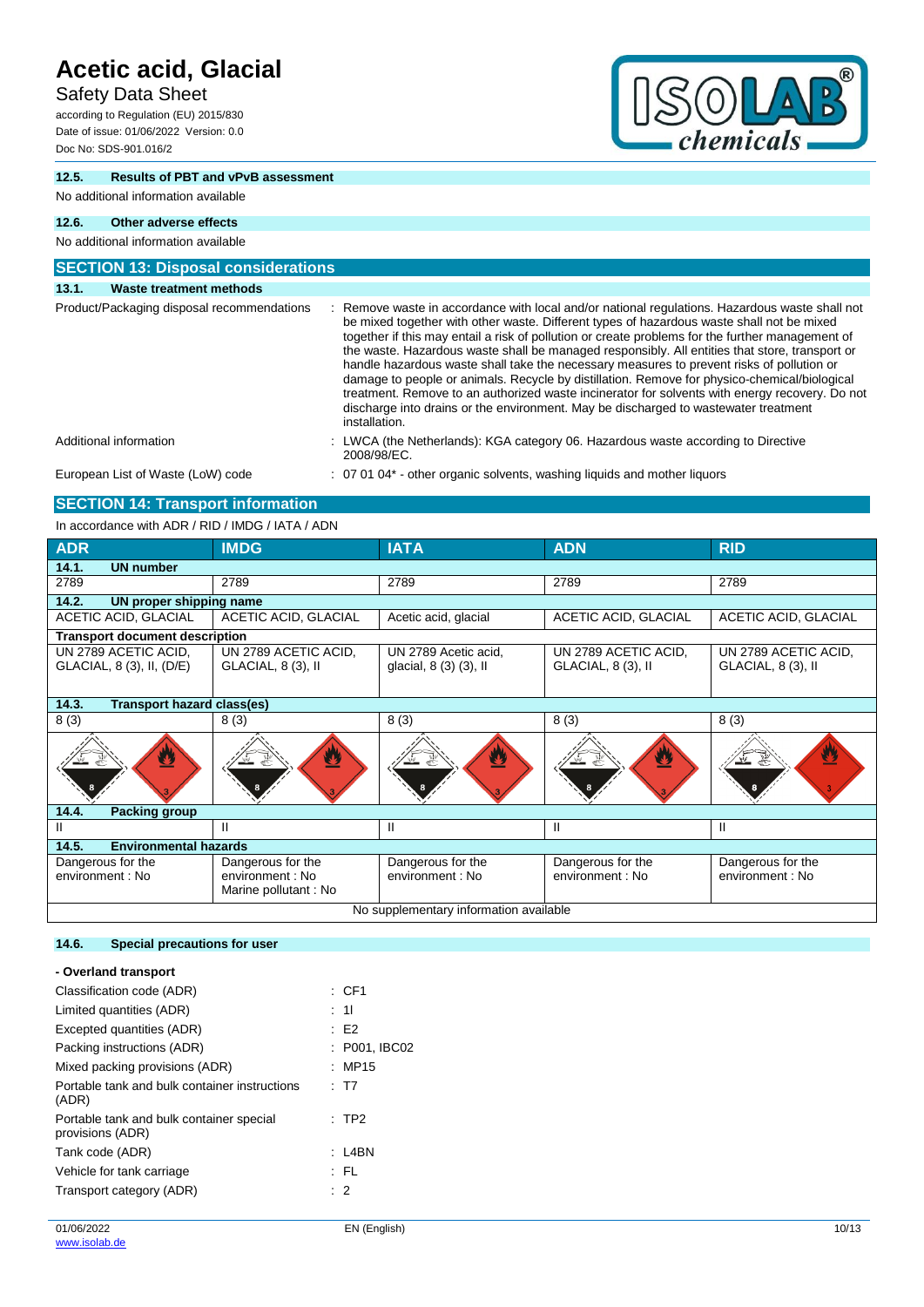### Safety Data Sheet

according to Regulation (EU) 2015/830 Date of issue: 01/06/2022 Version: 0.0 Doc No: SDS-901.016/2

Special provisions for carriage - Operation (ADR) Hazard identification number (Kemler No.) : 83

Orange plates in the state of the state of the state of the state of the state of the state of the state of the state of the state of the state of the state of the state of the state of the state of the state of the state

### **- Transport by sea**

| Transport regulations (IMDG)       | : Subject          |
|------------------------------------|--------------------|
| Limited quantities (IMDG)          | : 1L               |
| Excepted quantities (IMDG)         | E2                 |
| Packing instructions (IMDG)        | : P <sub>001</sub> |
| IBC packing instructions (IMDG)    | : IBCO2            |
| Tank instructions (IMDG)           | : T7               |
| Tank special provisions (IMDG)     | $:$ TP2            |
| EmS-No. (Fire)                     | $\pm$ F-E          |
| EmS-No. (Spillage)                 | $: S-C$            |
| Stowage category (IMDG)            | : A                |
| Properties and observations (IMDG) | : Colourl          |

### MFAG-No

### **- Air transport**

| Transport regulations (IATA)<br>PCA Excepted quantities (IATA)<br>PCA Limited quantities (IATA)<br>PCA limited quantity max net quantity (IATA)<br>PCA packing instructions (IATA)<br>PCA max net quantity (IATA)<br>CAO packing instructions (IATA)<br>CAO max net quantity (IATA)<br>ERG code (IATA) | Subject to the<br>E <sub>2</sub><br>: Y840<br>: 0.5L<br>851<br>1L<br>: 855<br>30L<br>:8F |
|--------------------------------------------------------------------------------------------------------------------------------------------------------------------------------------------------------------------------------------------------------------------------------------------------------|------------------------------------------------------------------------------------------|
| - Inland waterway transport                                                                                                                                                                                                                                                                            |                                                                                          |
| Classification code (ADN)                                                                                                                                                                                                                                                                              | : CF1                                                                                    |
| Limited quantities (ADN)                                                                                                                                                                                                                                                                               | 1 <sub>L</sub>                                                                           |
| Excepted quantities (ADN)                                                                                                                                                                                                                                                                              | E <sub>2</sub><br>÷                                                                      |
| Carriage permitted (ADN)                                                                                                                                                                                                                                                                               | $\top$                                                                                   |
| Equipment required (ADN)                                                                                                                                                                                                                                                                               | $:$ PP, EP, EX, A                                                                        |
| Ventilation (ADN)                                                                                                                                                                                                                                                                                      | VE01                                                                                     |
| Number of blue cones/lights (ADN)                                                                                                                                                                                                                                                                      | ÷<br>1                                                                                   |
| - Rail transport                                                                                                                                                                                                                                                                                       |                                                                                          |
| Transport regulations (RID)                                                                                                                                                                                                                                                                            | Subject<br>t.                                                                            |
| Classification code (RID)                                                                                                                                                                                                                                                                              | CF <sub>1</sub>                                                                          |
| Limited quantities (RID)                                                                                                                                                                                                                                                                               | 1L                                                                                       |
| Excepted quantities (RID)                                                                                                                                                                                                                                                                              | ÷<br>E <sub>2</sub>                                                                      |
| Packing instructions (RID)                                                                                                                                                                                                                                                                             | : P001, IBC02                                                                            |
| Mixed packing provisions (RID)                                                                                                                                                                                                                                                                         | <b>MP15</b>                                                                              |
| Portable tank and bulk container instructions<br>(RID)                                                                                                                                                                                                                                                 | T7<br>÷                                                                                  |
| Portable tank and bulk container special<br>provisions (RID)                                                                                                                                                                                                                                           | TP <sub>2</sub>                                                                          |
| Tank codes for RID tanks (RID)                                                                                                                                                                                                                                                                         | L <sub>4</sub> BN<br>t                                                                   |
| Transport category (RID)                                                                                                                                                                                                                                                                               | $\overline{2}$<br>÷                                                                      |



|                                    | <i>LIOJ</i>                                                                                                                                                                                                                                                                                                      |
|------------------------------------|------------------------------------------------------------------------------------------------------------------------------------------------------------------------------------------------------------------------------------------------------------------------------------------------------------------|
| Tunnel restriction code (ADR)      | : D/E                                                                                                                                                                                                                                                                                                            |
| - Transport by sea                 |                                                                                                                                                                                                                                                                                                                  |
| Transport regulations (IMDG)       | : Subject                                                                                                                                                                                                                                                                                                        |
| Limited quantities (IMDG)          | : 1 L                                                                                                                                                                                                                                                                                                            |
| Excepted quantities (IMDG)         | E2                                                                                                                                                                                                                                                                                                               |
| Packing instructions (IMDG)        | : P001                                                                                                                                                                                                                                                                                                           |
| IBC packing instructions (IMDG)    | : IBCO2                                                                                                                                                                                                                                                                                                          |
| Tank instructions (IMDG)           | $\therefore$ T7                                                                                                                                                                                                                                                                                                  |
| Tank special provisions (IMDG)     | : TP2                                                                                                                                                                                                                                                                                                            |
| EmS-No. (Fire)                     | $E = FE$                                                                                                                                                                                                                                                                                                         |
| EmS-No. (Spillage)                 | $: S-C$                                                                                                                                                                                                                                                                                                          |
| Stowage category (IMDG)            | : A                                                                                                                                                                                                                                                                                                              |
| Properties and observations (IMDG) | : Colourless flammable liquid with a pungent odour. When pure, crystallizes below $16^{\circ}$ C.<br>Flashpoint: 40°C c.c. (pure product) 60°C c.c. (80% solution) Explosive limits: 4% to 17%<br>Miscible with water. Corrosive to lead and most other metals. Corrosive to skin, eyes and<br>mucous membranes. |
| MFAG-No                            | : 132                                                                                                                                                                                                                                                                                                            |
| - Air transport                    |                                                                                                                                                                                                                                                                                                                  |
| Transport regulations (IATA)       | : Subject to the provisions                                                                                                                                                                                                                                                                                      |

|   |        |  |  | ٠ |  |  |
|---|--------|--|--|---|--|--|
|   |        |  |  |   |  |  |
| ٠ | ົ<br>- |  |  |   |  |  |

: S2

83

- 
- 
-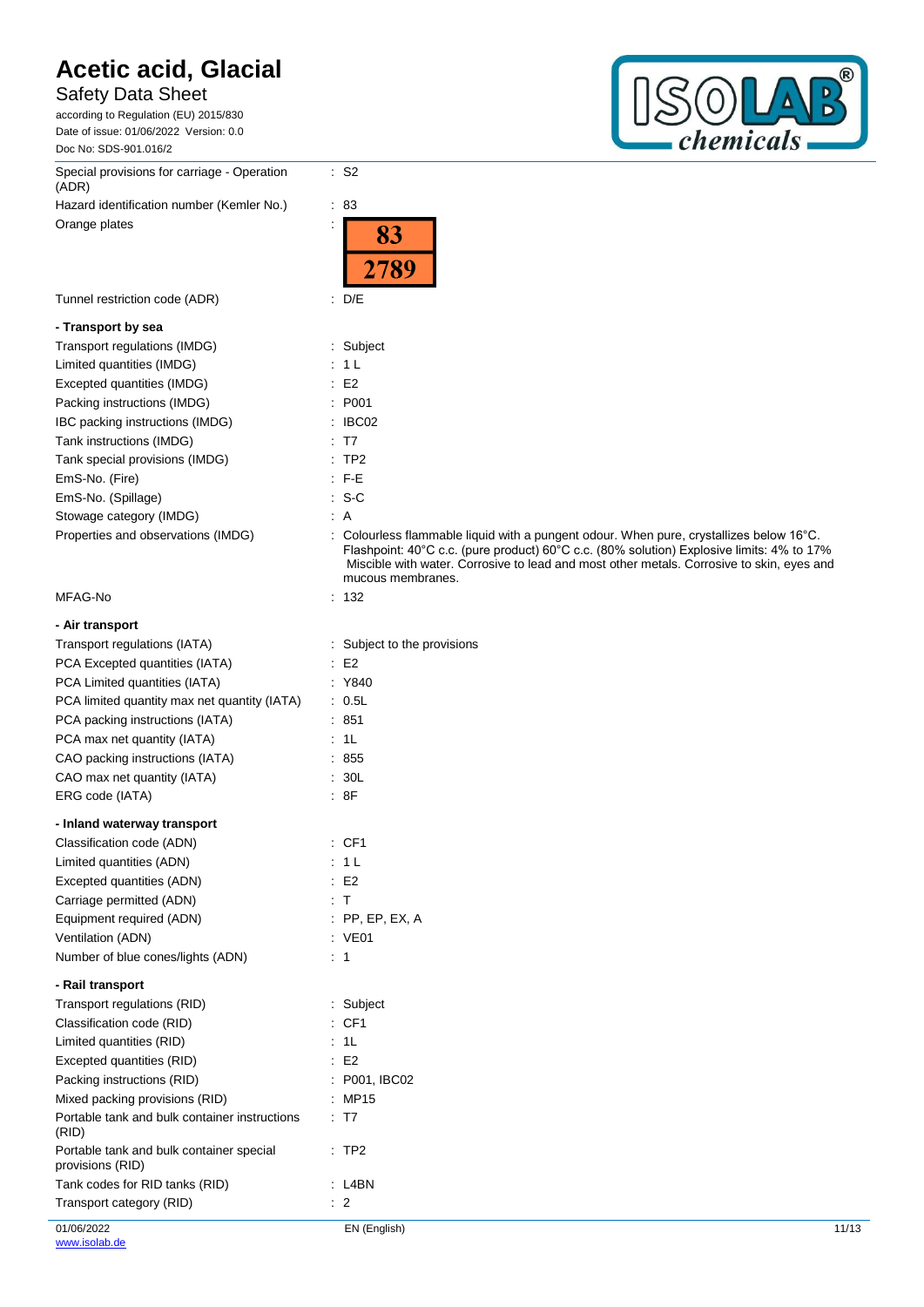### Safety Data Sheet

| <b>Acetic acid, Glacial</b><br><b>Safety Data Sheet</b><br>according to Regulation (EU) 2015/830<br>Date of issue: 01/06/2022 Version: 0.0<br>Doc No: SDS-901.016/2 |                                                                                                                                                                                      | chemicals                                                                                    |  |  |  |
|---------------------------------------------------------------------------------------------------------------------------------------------------------------------|--------------------------------------------------------------------------------------------------------------------------------------------------------------------------------------|----------------------------------------------------------------------------------------------|--|--|--|
| Colis express (express parcels) (RID)<br>Hazard identification number (RID)                                                                                         | $\therefore$ CE6<br>$\therefore 83$                                                                                                                                                  |                                                                                              |  |  |  |
| 14.7.<br>Transport in bulk according to Annex II of Marpol and the IBC Code                                                                                         |                                                                                                                                                                                      |                                                                                              |  |  |  |
| Not applicable                                                                                                                                                      |                                                                                                                                                                                      |                                                                                              |  |  |  |
| <b>SECTION 15: Regulatory information</b>                                                                                                                           |                                                                                                                                                                                      |                                                                                              |  |  |  |
| 15.1.                                                                                                                                                               | Safety, health and environmental regulations/legislation specific for the substance or mixture                                                                                       |                                                                                              |  |  |  |
| 15.1.1.<br><b>EU-Regulations</b>                                                                                                                                    |                                                                                                                                                                                      |                                                                                              |  |  |  |
| No REACH Annex XVII restrictions<br>Acetic acid, Glacial is not on the REACH Candidate List<br>Acetic acid, Glacial is not on the REACH Annex XIV List              |                                                                                                                                                                                      |                                                                                              |  |  |  |
| VOC content                                                                                                                                                         | $: 100 \%$                                                                                                                                                                           |                                                                                              |  |  |  |
| <b>National regulations</b><br>15.1.2.                                                                                                                              |                                                                                                                                                                                      |                                                                                              |  |  |  |
| Germany                                                                                                                                                             |                                                                                                                                                                                      |                                                                                              |  |  |  |
| <b>VwVwS Annex reference</b>                                                                                                                                        | 1 or 2; ID No. 93)                                                                                                                                                                   | : Water hazard class (WGK) 1, low hazard to waters (Classification according to VwVwS, Annex |  |  |  |
| WGK remark                                                                                                                                                          | Classification water polluting in compliance with Verwaltungsvorschrift wassergefährdender<br>Stoffe (VwVwS) of 27 July 2005 (Anhang 2)                                              |                                                                                              |  |  |  |
| 12th Ordinance Implementing the Federal<br>Immission Control Act - 12. BlmSchV                                                                                      | : Is not subject of the 12. BImSchV (Hazardous Incident Ordinance)                                                                                                                   |                                                                                              |  |  |  |
| <b>Netherlands</b>                                                                                                                                                  |                                                                                                                                                                                      |                                                                                              |  |  |  |
| SZW-lijst van kankerverwekkende stoffen                                                                                                                             | : The substance is not listed                                                                                                                                                        |                                                                                              |  |  |  |
| SZW-lijst van mutagene stoffen                                                                                                                                      | The substance is not listed                                                                                                                                                          |                                                                                              |  |  |  |
| NIET-limitatieve lijst van voor de voortplanting<br>giftige stoffen - Borstvoeding                                                                                  | The substance is not listed                                                                                                                                                          |                                                                                              |  |  |  |
| NIET-limitatieve lijst van voor de voortplanting<br>giftige stoffen - Vruchtbaarheid                                                                                | : The substance is not listed                                                                                                                                                        |                                                                                              |  |  |  |
| NIET-limitatieve lijst van voor de voortplanting<br>giftige stoffen - Ontwikkeling                                                                                  | : The substance is not listed                                                                                                                                                        |                                                                                              |  |  |  |
| <b>Denmark</b>                                                                                                                                                      |                                                                                                                                                                                      |                                                                                              |  |  |  |
| Class for fire hazard                                                                                                                                               | Class II-1                                                                                                                                                                           |                                                                                              |  |  |  |
| Store unit                                                                                                                                                          | 5 liter                                                                                                                                                                              |                                                                                              |  |  |  |
| <b>Classification remarks</b>                                                                                                                                       | : R10 <h226;h314>; Emergency management guidelines for the storage of flammable liquids<br/>must be followed</h226;h314>                                                             |                                                                                              |  |  |  |
| Recommendations Danish Regulation                                                                                                                                   | Young people below the age of 18 years are not allowed to use the product<br>Pregnant/breastfeeding women working with the product must not be in direct contact with the<br>product |                                                                                              |  |  |  |

### **15.2. Chemical safety assessment**

No additional information available

### **SECTION 16: Other information**

| Abbreviations and acronyms: |                                                                                                   |       |
|-----------------------------|---------------------------------------------------------------------------------------------------|-------|
| <b>ADN</b>                  | European Agreement concerning the International Carriage of Dangerous Goods by Inland Waterways   |       |
| <b>ADR</b>                  | European Agreement concerning the International Carriage of Dangerous Goods by Road               |       |
| <b>ATE</b>                  | <b>Acute Toxicity Estimate</b>                                                                    |       |
| <b>BCF</b>                  | <b>Bioconcentration factor</b>                                                                    |       |
| <b>CLP</b>                  | Classification Labelling Packaging Regulation; Regulation (EC) No 1272/2008                       |       |
| <b>EC50</b>                 | Median effective concentration                                                                    |       |
| <b>IATA</b>                 | International Air Transport Association                                                           |       |
| <b>IMDG</b>                 | International Maritime Dangerous Goods                                                            |       |
| <b>LC50</b>                 | Median lethal concentration                                                                       |       |
| LD50                        | Median lethal dose                                                                                |       |
| <b>REACH</b>                | Registration, Evaluation, Authorisation and Restriction of Chemicals Regulation (EC) No 1907/2006 |       |
| 01/06/2022                  | EN (English)                                                                                      | 12/13 |